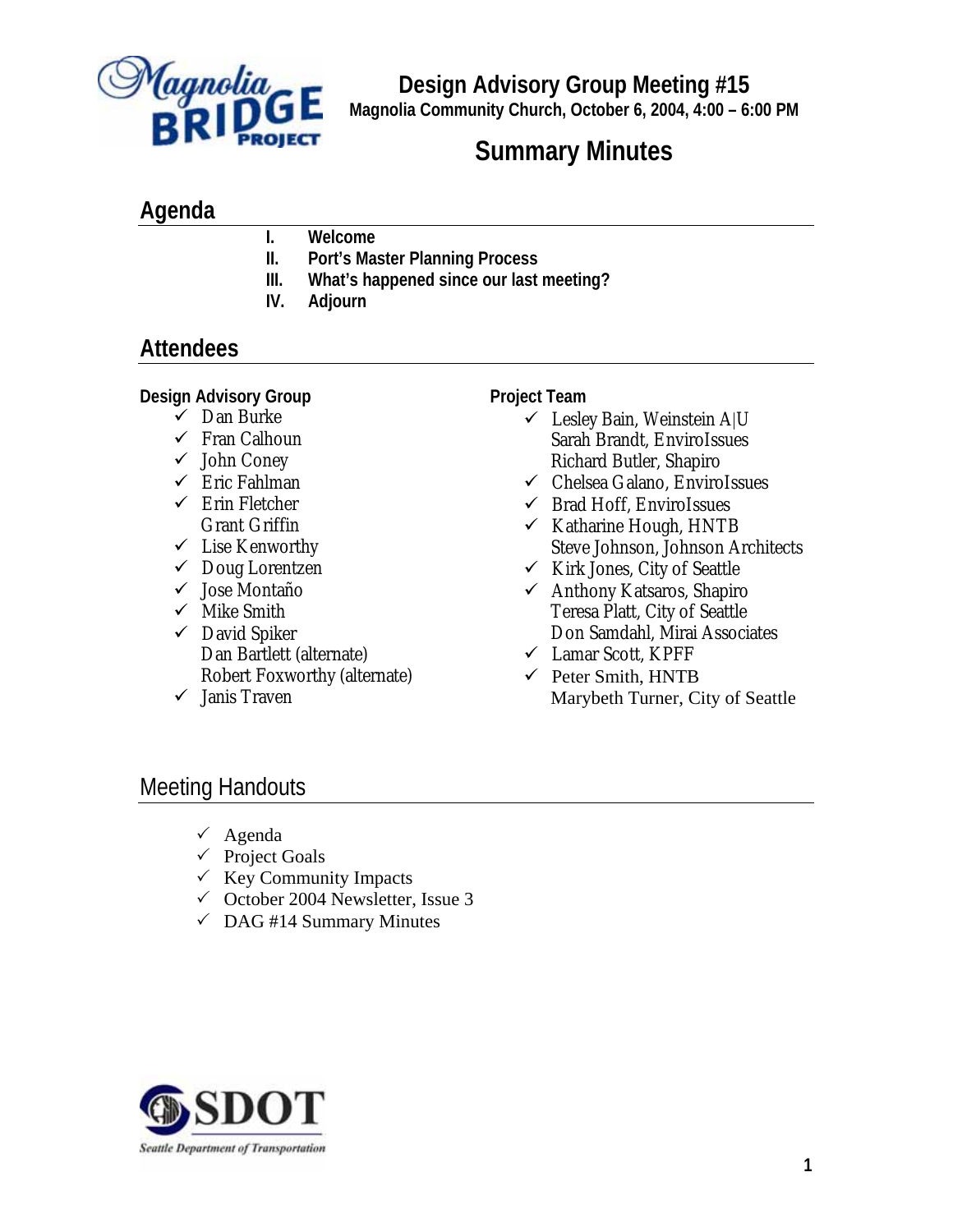### I. Welcome **Brad Hoff, EnviroIssues**

Brad welcomed the group and introduced the packet of information distributed, which included the agenda, two green handouts describing the project goals and the impacts of each alternative, the new newsletter, and summary minutes from the last DAG meeting. Brad welcomed Janis Traven and thanked her for taking over Bob Holmstrom's position.

Brad asked if there were any corrections to the DAG 14 meeting minutes. Kirk explained the last meeting was spent looking at variations of Alternate C. A week later various criteria were applied to the six variations of Alternate C. John Coney questioned what Option 6 was. Kirk explained Option 6, which was selected as the Alternative C alignment. He said for all options, except for Option 6, the bridge touchdown from the railroad crossing is on the west side of the Trident building. With this clarification, the meeting minutes were approved.

Brad described the public outreach that took place throughout the summer. In July, the project team visited the Seattle Design Commission, set up a booth on two different Saturdays at the Magnolia Farmer's Market, as well as attended a Transportation Committee Meeting. In August and September, the team again staffed a booth at the Magnolia Summer Fest and two Farmer's Markets. During the course of the summer, the project team talked with more than 200 people about the project. These events are important avenues for reaching different audiences. Although the project team talked to several new residents that had not heard of the project, they also heard many of the same questions, such as when will construction start, and has the City decided on an alterative. Overall people appeared to have strong reactions one way or another about Alternative C. This fall brings more outreach opportunities. On October  $15<sup>th</sup>$  the project team will be addressing workers at City Ice and Trident. The presentation will be translated into Spanish and Vietnamese. There is also another Open House scheduled for October  $26<sup>th</sup>$ at Blaine Elementary. The purpose of this is to inform community members that Alternative C is back on the table, update them on information from the EIS discipline reports, and layout the new schedule.

### II. Port's Master Planning Process **Dan Burke, Port of Seattle**

Dan began by informing the group that the Port spent the summer bringing their new consultant team up to speed. He noted that on October  $19<sup>th</sup>$  from  $10:00$ am  $-12:00$ am the Northbay Team will brief the Port Commission on the project to date. This meeting will be held at Pier 69. No decisions will be made October  $19<sup>th</sup>$ . They will be discussing bringing industrial marketing to the table, the framework on the master plan, and the EIS process. They will also be holding an open house on November  $16<sup>th</sup>$  to discuss the same information that will have been discussed at the Port Commission Meeting on October  $19<sup>th</sup>$ . A Public Scoping Meeting on the EIS will be held either December 1<sup>st</sup> or  $2<sup>nd</sup>$ .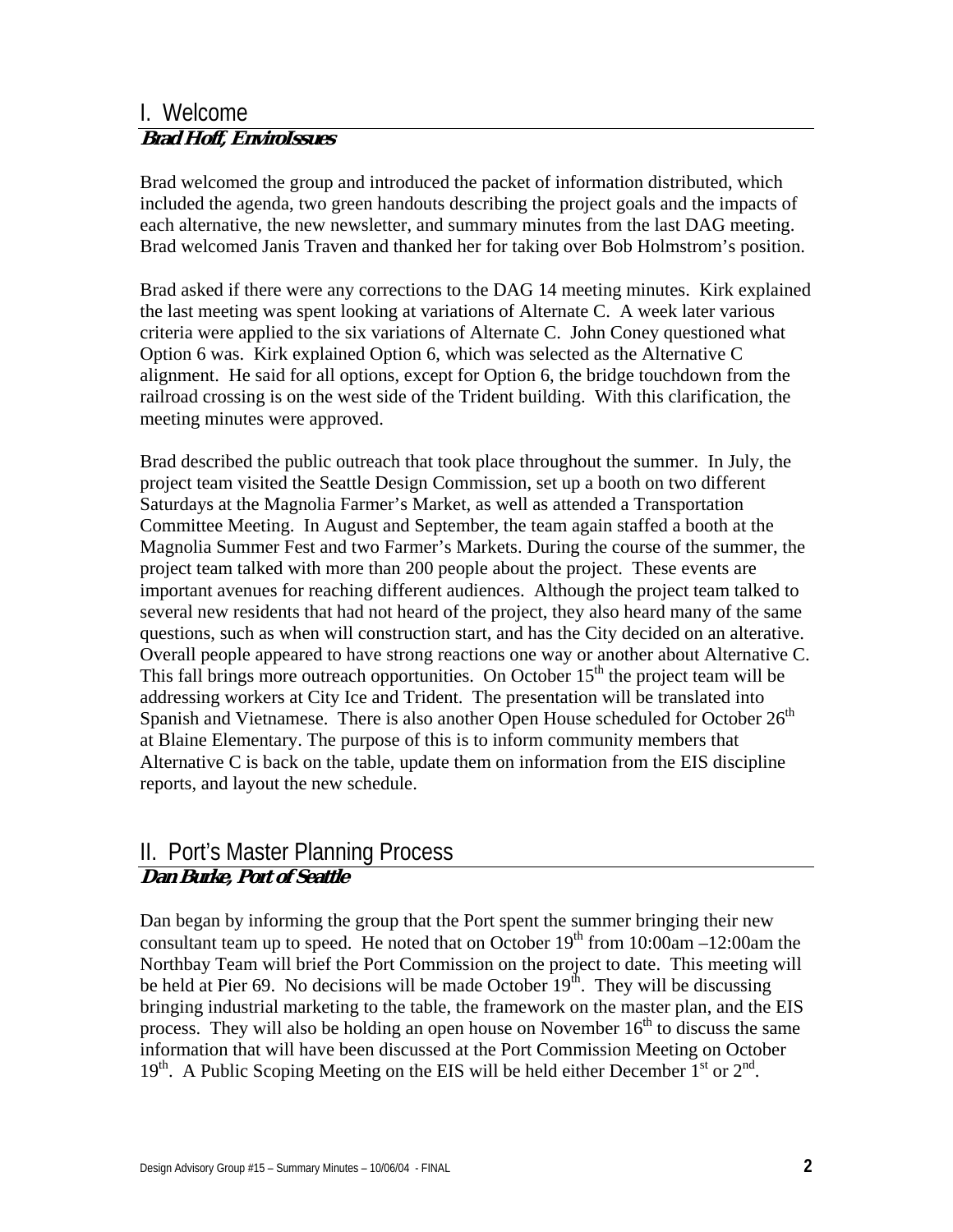People will have a lot of opportunities to see what the Port has been working on over the summer.

#### **Discussion:**

| Kenworthy: | Is that a work session on October $19th$ ?                                                                                               |
|------------|------------------------------------------------------------------------------------------------------------------------------------------|
| Burke:     | Yes. It is a public meeting.                                                                                                             |
| Coney:     | Where is that?                                                                                                                           |
| Burke:     | Pier 69.                                                                                                                                 |
| Kenworthy: | The open house is where?                                                                                                                 |
| Burke:     | We don't have a place yet, but it will be on November $16th$ . I will get that<br>information to Brad to distribute to you.              |
| Kenworthy: | Could you [Burke] clarify industrial marketing?                                                                                          |
| Burke:     | We've been doing a lot of work on an industrial market assessment. The<br>first day that will be discussed is October 19 <sup>th</sup> . |

### III. What's Happened Since Our Last Meeting? **Kirk Jones, SDOT Project Manager**

Kirk added that the Open House, scheduled for October 26<sup>th</sup>, would also be used to provide summary information of the discipline reports. He said it will also be a time to check with the public to make sure the project team hasn't missed anything. Kirk indicated the Design Commission is a little frustrated because they see SDOT proposing to build another structure with the bridge while at the same time the City is talking about trying to reduce the amount of structures. Some Design Commission members aren't as familiar with the Magnolia Bridge Replacement project. One Commissioner asked why not replace the bridge exactly where it is today. Kirk said the answer boils down to maintaining access to community and minimizing the shutdown period.

#### **Discussion:**

| Burke: | Did all those comments come from the Design Commission?               |
|--------|-----------------------------------------------------------------------|
| Jones: | Yes. We brief them about once every six months.                       |
|        | Kenworthy: Are the minutes from the Design Commission on the website? |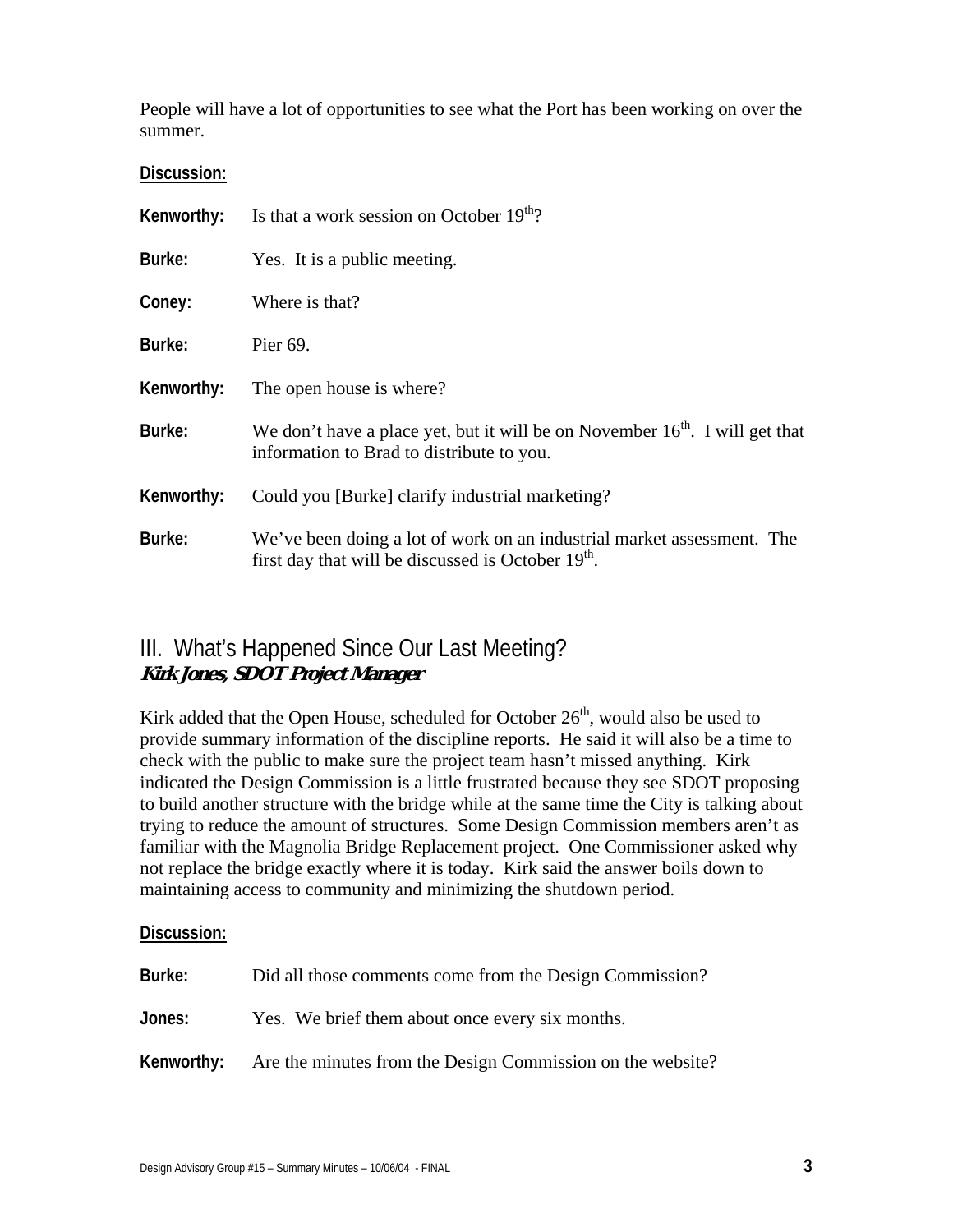- **Spiker:** Yes. I also have a copy if you would like to look at them here. I think all the alternatives are missing something. The Design Commission supports the former alternative with two access points. We feel the current alternatives are a step backward. That said, we recognize the challenges of the neighborhood and its competing interests.
- **Hoff:** I will send an email around with the link to the Design Commission minutes.
- **Jones:** There was a lot going on with the design team over the summer. After Option 6 for Alternative C was selected, the team had to bring it up to the level of design of the other alternatives. The decision was given to the authors of the fourteen discipline reports to amend. This occurred in the latter part of July and early August. Thirteen of fourteen reports have been submitted to the City. Six have been sent on to WSDOT. Three are in the process of being sent on. Four need corrections. We are going to push WSDOT to turn them around and wrap up as soon as possible. They have to review and approve the reports to make sure we've covered everything. A summary section is brought over from each discipline report to develop the EIS. We will be starting EIS activity, such as format and other draft stuff, this month. We believe WSDOT will not find significant issues. That's been our experience on other projects. Most of the time it is just a formatting issue. We will be talking about presenting the basic findings from the reports at the Open House. There is one thing I want to make you aware of about the EIS process. We have included in our revised schedule a decision point to make a request to WSDOT and FHWA to do an Environmental Assessment rather than a full EIS. Most of the impacts look like they can be mitigated. If we have to go to a full EIS, it will be the first of July. A preferred alternative would be decided next summer, and a final EIS would be the end of next year. If we are allowed to go to an Environmental Assessment we will be making a decision in the first part of the year. Public comment and recommendations would take place on recommendation of preferred alternative. The EA could shave off up to six months from our schedule for moving ahead with the design. We may make that shift if we get an okay from WSDOT and FHWA.
- **Kenworthy:** Have you explained the green paper? Who has it been given to?
- **Jones:** It hasn't gone to anyone yet. It's just a summary of the overall project goals, which will be distributed at the open house.
- **Kenworthy:** I think from day one we've said that we need to preserve marine jobs and maritime activities.
- **Jones:** We are well aware of that.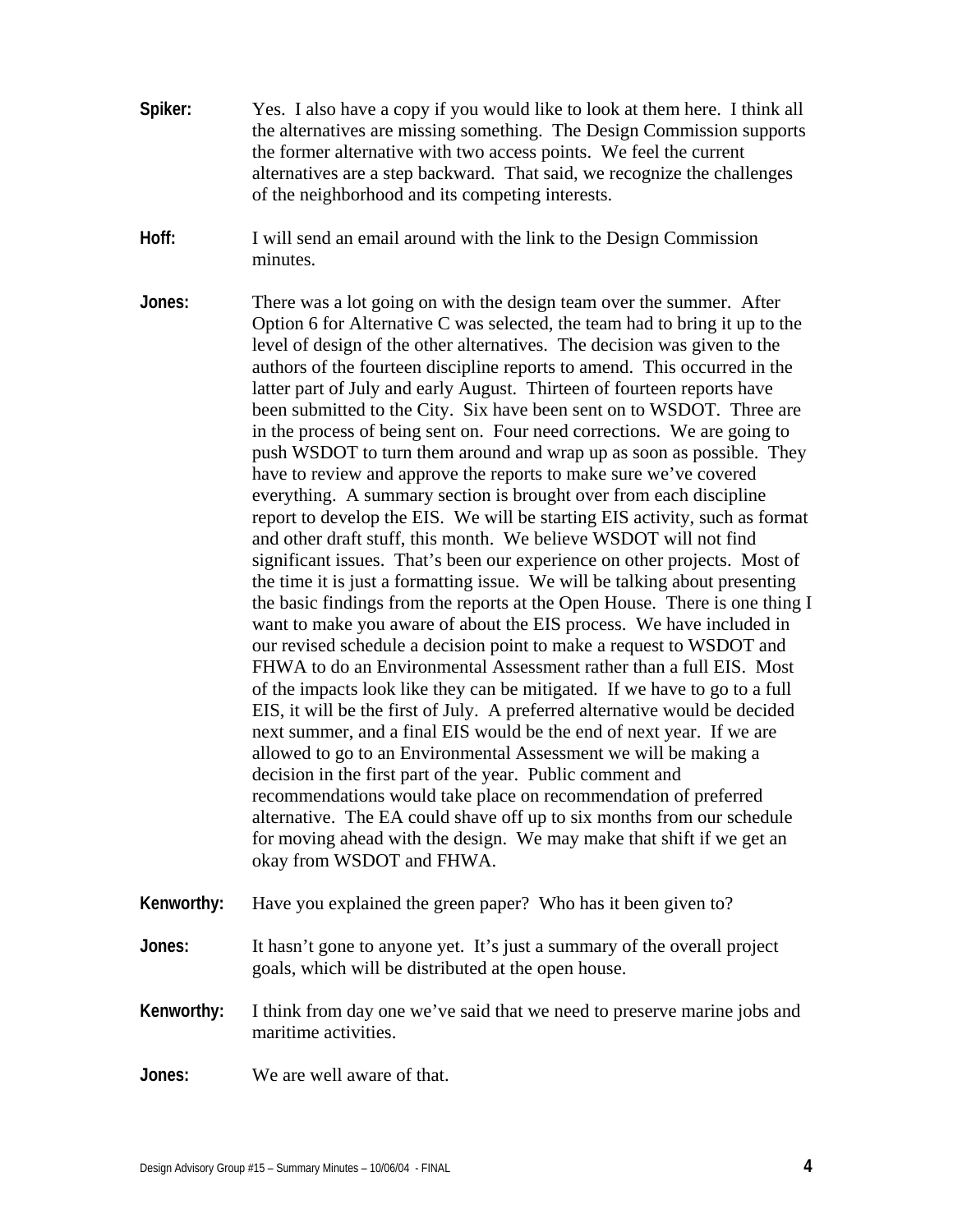| Hoff:      | Part of why we'd like the DAG's input is so we can adjust these handouts<br>prior to our October 26 <sup>th</sup> meeting.                                                                                                                                                                                                                                                                                                                                                                                                                                                                  |
|------------|---------------------------------------------------------------------------------------------------------------------------------------------------------------------------------------------------------------------------------------------------------------------------------------------------------------------------------------------------------------------------------------------------------------------------------------------------------------------------------------------------------------------------------------------------------------------------------------------|
| Kenworthy: | We need to collectively be thinking about the tax base so we can have the<br>quality of life we all want. From what I notice, people in this<br>neighborhood care about this big picture.                                                                                                                                                                                                                                                                                                                                                                                                   |
| Jones:     | Are there other comments? What about on the open house materials? Are<br>there any additional corrections on the Project Goals Handout?                                                                                                                                                                                                                                                                                                                                                                                                                                                     |
| Spiker:    | There is nothing here that addresses design quality. We are building a<br>huge structure. What about urban and civic design? It should be part of<br>this issue.                                                                                                                                                                                                                                                                                                                                                                                                                            |
| Hoff:      | Adjustments will be made to the handout and emailed out for your review.                                                                                                                                                                                                                                                                                                                                                                                                                                                                                                                    |
| Coney:     | It is important to include a generous bicycle/pedestrian connection across<br>the Garfield Street Viaduct. Eric, which alternative do you think is best?                                                                                                                                                                                                                                                                                                                                                                                                                                    |
| Fahlman:   | I have some questions about the alternatives before I make a judgment.<br>Alternative C allows some access to the park. I'm not seeing any bypass<br>connections to Myrtle Edwards Park? With Alternative C, if you are<br>coming down the bridge, you could get off and hit the bike span and not<br>have to hit West Galer Flyover—I think that would be very good.                                                                                                                                                                                                                       |
| Jones:     | Maintaining and/or improving bicycle and pedestrian connections is an<br>overall goal.                                                                                                                                                                                                                                                                                                                                                                                                                                                                                                      |
| Hoff:      | Please give us any ideas on the handouts that you think your neighbors<br>may want to see at the Open House.                                                                                                                                                                                                                                                                                                                                                                                                                                                                                |
| Traven:    | I'd like to see some sort of recognition of tying into a multi-modal or<br>transit hub (monorail, HCT, etc).                                                                                                                                                                                                                                                                                                                                                                                                                                                                                |
| Burke:     | I think it is important to use the words "multi-modal connection".                                                                                                                                                                                                                                                                                                                                                                                                                                                                                                                          |
| Hoff:      | If there is nothing else to add, we will make corrections and circulate via<br>email. I'll be taking edits and will then send out a "final" product. Now<br>shifting to the alternatives handout, one of the things we will have at the<br>Open House is a larger matrix detailing the impacts found by the<br>discipline reports. No significant impacts were found. If we give<br>someone a 3-page matrix will they take the time to read it? We tried to<br>boil it down to what will grab the average citizen. We will have a full<br>matrix available plus a simplified board version. |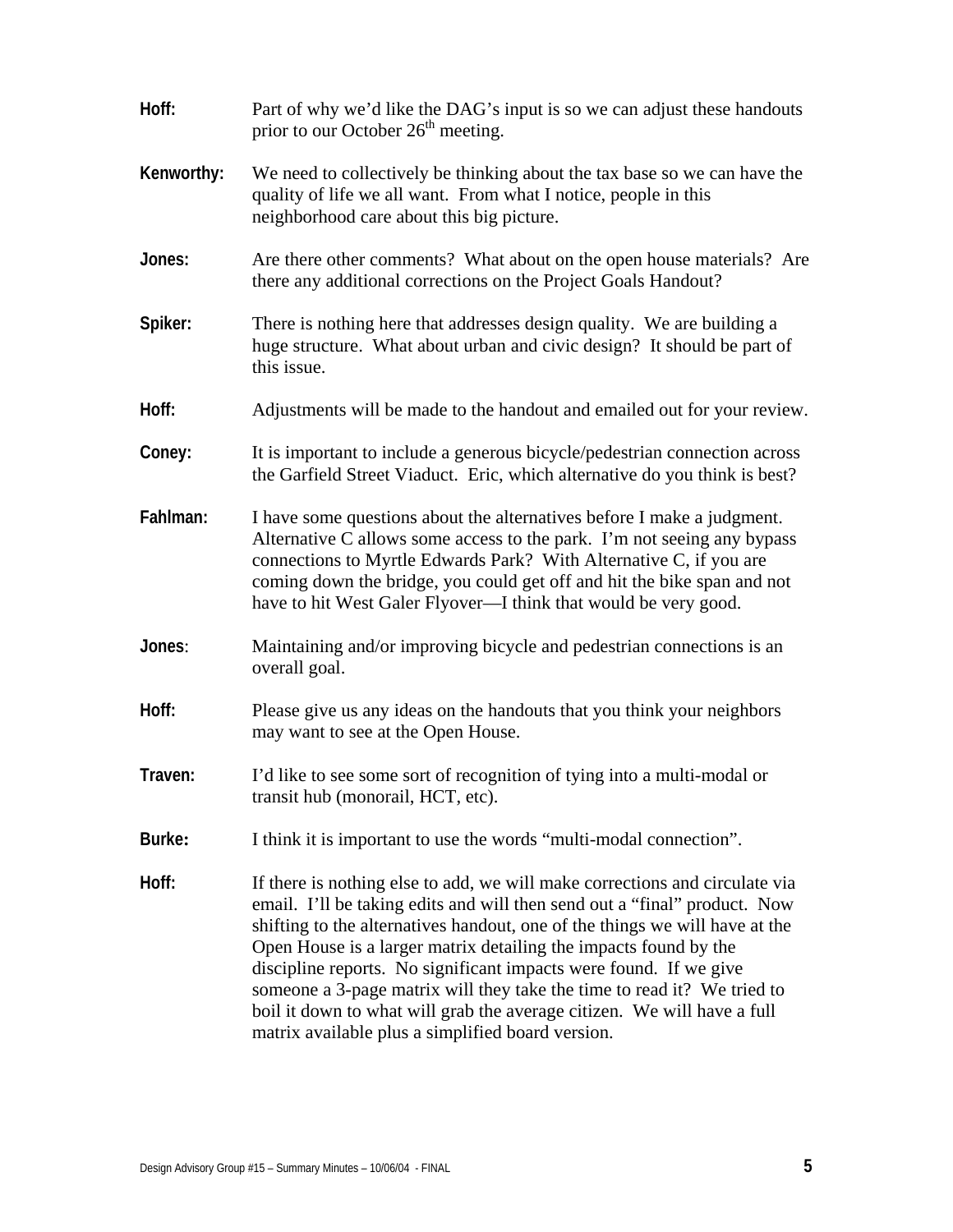| Jones:     | With that in mind, why don't we walk through these and see if we've left<br>anything out. These are some of the more significant impacts from the<br>discipline reports.                                                                                                                                                                                                                                                                                                                                                                                                                    |
|------------|---------------------------------------------------------------------------------------------------------------------------------------------------------------------------------------------------------------------------------------------------------------------------------------------------------------------------------------------------------------------------------------------------------------------------------------------------------------------------------------------------------------------------------------------------------------------------------------------|
| Kenworthy: | We don't yet have a final version?                                                                                                                                                                                                                                                                                                                                                                                                                                                                                                                                                          |
| Jones:     | No. City staff has been reviewing before they are sent on to WSDOT and<br>have not found any significant errors. The information we have here is<br>good basic info.                                                                                                                                                                                                                                                                                                                                                                                                                        |
| Kenworthy: | I think these are good points to bring up, however I'm uncomfortable<br>deciding what is or is not important. I'd like more transparency in the<br>process. What is it that you think is important to the average citizen?<br>What do you think did not need to be included?                                                                                                                                                                                                                                                                                                                |
| Hoff:      | I can send a copy of the full matrix out via email.                                                                                                                                                                                                                                                                                                                                                                                                                                                                                                                                         |
| Fahlman:   | I think slope would be relevant-shorter/steeper hill vs. a longer/more<br>gradual slope.                                                                                                                                                                                                                                                                                                                                                                                                                                                                                                    |
| Jones:     | They all have a $6\frac{1}{2}\%$ slope.                                                                                                                                                                                                                                                                                                                                                                                                                                                                                                                                                     |
| Coney:     | I would like to see a bullet relating to neighborhood access specifics.<br>Some of the alternatives give Magnolia more access to the<br>lowlands/valley. Alternatives A and D do not give access to the valley<br>floor.                                                                                                                                                                                                                                                                                                                                                                    |
| Jones:     | The intersection alternatives for A and D are not shown because the ramp<br>would be hidden in this picture because of the perspective.                                                                                                                                                                                                                                                                                                                                                                                                                                                     |
| Coney:     | It looks like it is not possible westbound on the S curve to get on the<br>Garfield Street Viaduct. Does the viaduct remain one way?                                                                                                                                                                                                                                                                                                                                                                                                                                                        |
| Jones:     | Yes, going westbound.                                                                                                                                                                                                                                                                                                                                                                                                                                                                                                                                                                       |
| Burke:     | In the last 6-7 months has cost been evaluated, and should it be included?                                                                                                                                                                                                                                                                                                                                                                                                                                                                                                                  |
| Jones:     | We will be talking about that a little later. Please notice on every picture<br>we took out the tank farm. Bids are in next week for removing the tanks.<br>We also show the polluted body of water known facetiously as Lake<br>Jacobs filled in. The NW Harvest warehouse has also been removed (their<br>contract is up). The Port originally didn't fill in Lake Jacobs because of<br>concern it would cause stress on the bridge. The Port of Seattle has a<br>permit to fill it, has already completed the mitigation for filling it and they<br>want to fill it as soon as possible. |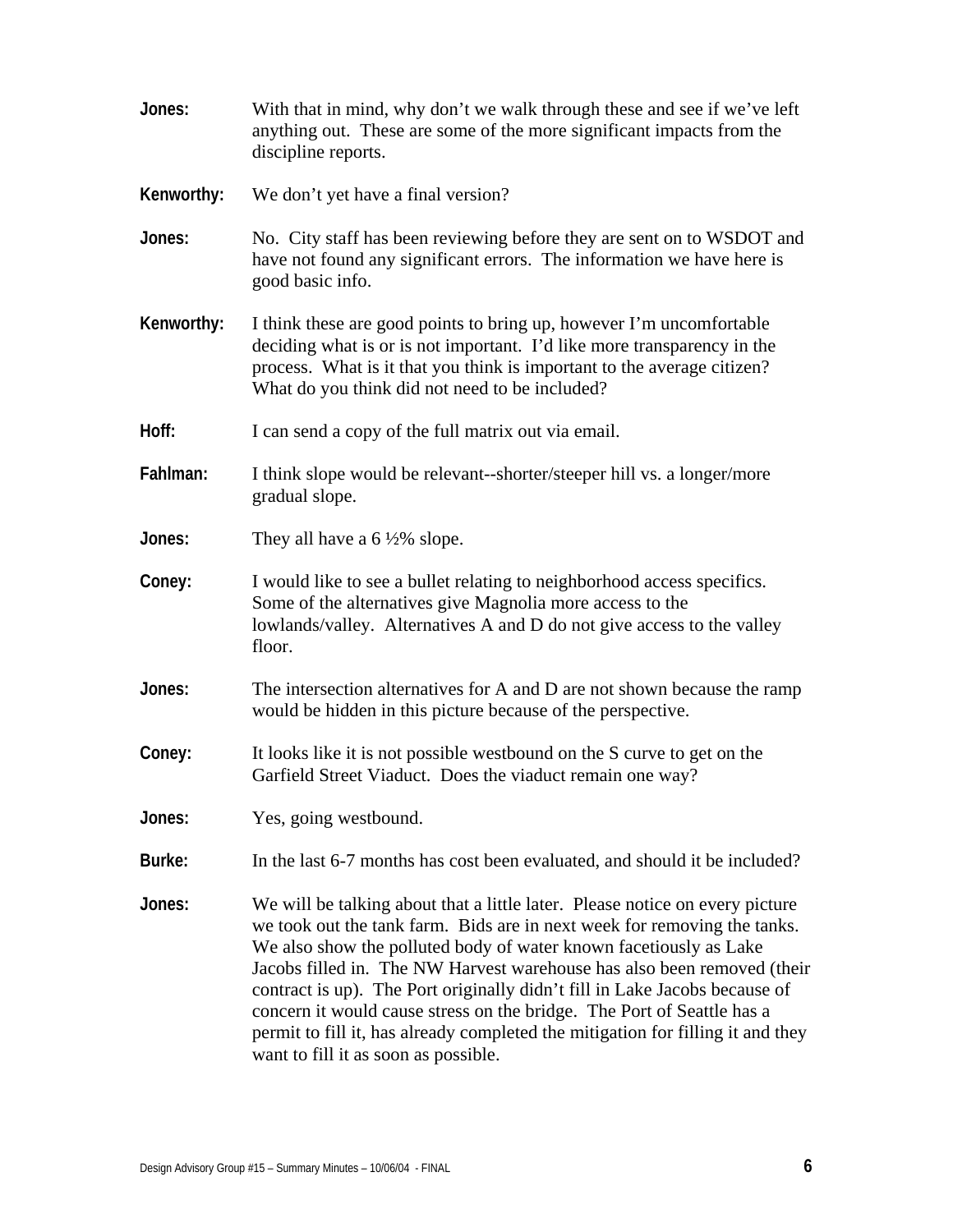| Burke:     | Both Alternatives A and D have a T intersection. There is a signalized<br>intersection and a 2-way ramp that goes to the north. The bridge today<br>does not provide for eastbound traffic to make a left turn and get down to<br>the surface. The new proposed ramp with the intersection would change<br>that. There are two versions of A and two versions of D. |
|------------|---------------------------------------------------------------------------------------------------------------------------------------------------------------------------------------------------------------------------------------------------------------------------------------------------------------------------------------------------------------------|
| Kenworthy: | That is a very important community impact.                                                                                                                                                                                                                                                                                                                          |
| Hoff:      | Does it need to be shown on the document?                                                                                                                                                                                                                                                                                                                           |
| Kenworthy: | Yes.                                                                                                                                                                                                                                                                                                                                                                |
| Fahlman:   | All three would have a connection to the spine road.                                                                                                                                                                                                                                                                                                                |
| Kenworthy: | I don't think we should judge what others' thought pattern might be. All<br>the information should be out there.                                                                                                                                                                                                                                                    |
| Spiker:    | It needs to be clearer.                                                                                                                                                                                                                                                                                                                                             |
| Lorentzen: | Maybe you could have an impacts sheet that describes the impacts no<br>matter which alternative you choose.                                                                                                                                                                                                                                                         |
| Kenworthy: | How would the list of impacts be different if you had not received the<br>discipline reports? How do the summaries reflect information in<br>discipline reports?                                                                                                                                                                                                    |
| Jones:     | They all reflect the information in the discipline reports. All have been<br>evaluated for impacts on travel time based on traffic and construction.                                                                                                                                                                                                                |
| Kenworthy: | What about an economic report?                                                                                                                                                                                                                                                                                                                                      |
| Jones:     | That hasn't been finalized yet.                                                                                                                                                                                                                                                                                                                                     |
| Kenworthy: | The economic impacts are much broader than just the relocation of two<br>businesses.                                                                                                                                                                                                                                                                                |
| Katsaros:  | One of the details of the report talks about mitigation and relocation of<br>cluster businesses. The report gets into all issues and the fact that those<br>issues can be mitigated.                                                                                                                                                                                |
| Kenworthy: | I think that report would be good to see before we distribute an assessment<br>of the impacts. We need a foundational assessment first.                                                                                                                                                                                                                             |
| Hoff:      | What I'm missing with your question is, I know the marine business is<br>important to you, but I'm not understanding what you want or what you<br>would like to see?                                                                                                                                                                                                |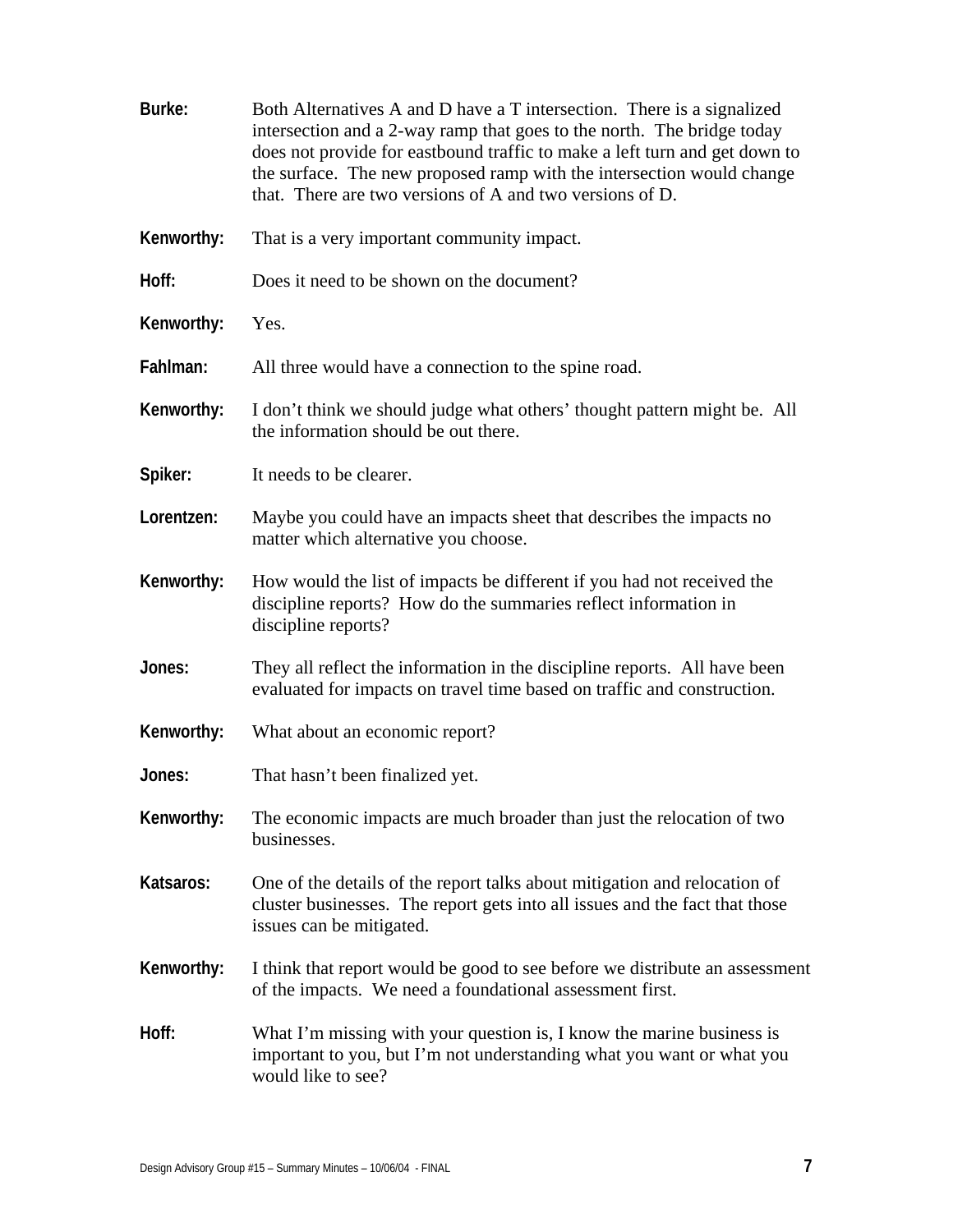| Kenworthy: | I believe there will be a differential impact between the documents. I'll be<br>happy to discuss with you (Hoff) later.                                                                                                                                                                                                                      |
|------------|----------------------------------------------------------------------------------------------------------------------------------------------------------------------------------------------------------------------------------------------------------------------------------------------------------------------------------------------|
| Jones:     | We want a fairly concise document for the public, so as people look they<br>will see the differences in impacts. That's our goal.                                                                                                                                                                                                            |
| Hoff:      | Please remember, in addition to this piece, the public will have a chance to<br>review the full matrix of all the reports.                                                                                                                                                                                                                   |
| Jones:     | Maybe we've summarized too much?                                                                                                                                                                                                                                                                                                             |
| Fletcher:  | What we have is good. We need a broad, quick overview. If there is too<br>much information, people won't read it.                                                                                                                                                                                                                            |
| Burke:     | I agree with Erin. What is a good way to talk about the ramp differences?<br>Is the T vs. ramps a small difference, and can that be explained?                                                                                                                                                                                               |
| Jones:     | There are two key impacts: travel time and cost. With the intersection<br>provided by the bridge structure, people from Magnolia can get to surface<br>road quicker and therefore the waterfront. The T ramp is more expensive<br>than the other ramps. A signalized intersection will add 20 seconds in<br>travel time to cross the bridge. |
| Spiker:    | Why can't we have an Alternative A and A1 and an Alternative D and<br>D1?                                                                                                                                                                                                                                                                    |
| Hoff:      | The main issue with that is real estate on the page. Are there significant<br>enough differences? Other than travel time and cost, there seems to be no<br>other differences. You [DAG members] are more dedicated and interested<br>in details than the average citizen will be.                                                            |
| Spiker:    | Why is the closure time for Alternative A 17 months? Does that have to<br>do with existing bridge?                                                                                                                                                                                                                                           |
| Jones:     | Each alternative's amount of closure time has to do with how much of the<br>new bridge overlays the existing bridge.                                                                                                                                                                                                                         |
| Smith:     | So no bridge for 17 months on Alternative A is hypothetical?                                                                                                                                                                                                                                                                                 |
| Jones:     | Yes.                                                                                                                                                                                                                                                                                                                                         |
| Hoff:      | Closure times are significantly longer than we initially thought.                                                                                                                                                                                                                                                                            |
| Jones:     | We tried to get them down to what we've already experienced, which is<br>$3\frac{1}{2}$ to $4\frac{1}{2}$ months.                                                                                                                                                                                                                            |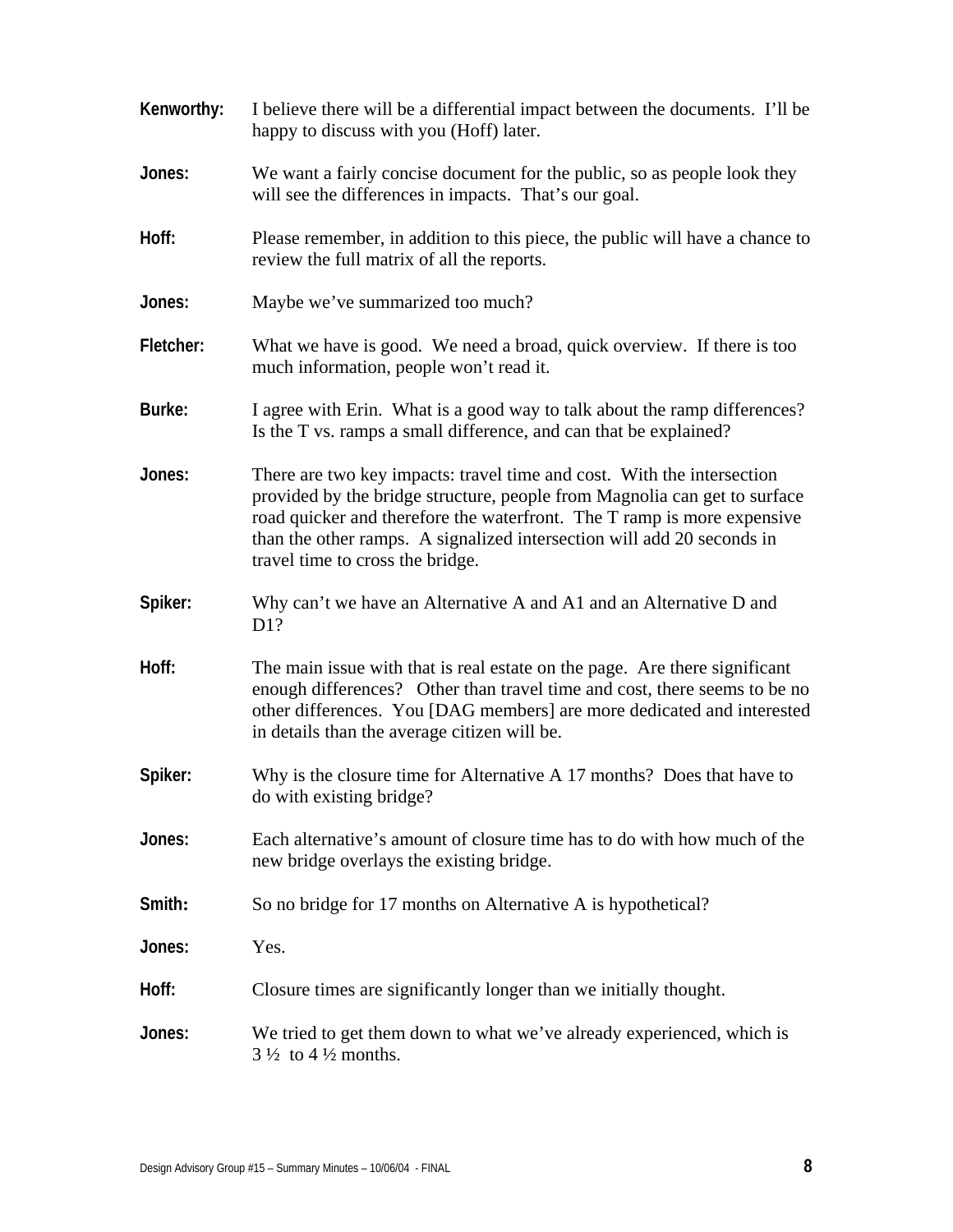- **Hoff:** We need you [DAG members] to explain these longer closure times to your constituency.
- **Smith:** If Alternative D can be done quicker, and you are a business owner, it will significantly impact your decision.
- **Jones:** The project team is going to be spending four days in a workshop identifying risks and how those risks may affect cost. We will be using what is called a SCoRE (Scope, Cost, and Risk Evaluation) process to determine a range of costs for each alternative. The lowest cost is Alternative A, which is approximately \$100 million. Right of way itself is over \$20 million. It is \$23 million with the intersection. The third highest is Alternative C at \$116 million. Alternative D is \$140 million with the intersection and \$130 million with ramps. That's using today's dollar and not yet applying risks. We'll also explore the value of land underneath the old bridge. We'll factor that in during our right-of-way discussions with the Port. They will charge us a certain amount per square foot and we'll want them to subtract the value of the land under the bridge, which would revert to them after the old bridge is removed. We will sit down as a project team next week to see what risks there are, and if there are opportunities to change these figures.
- **Kenworthy:** Would these cost estimates be on the handout?
- **Jones:** No. We need to make the Mayor comfortable with these numbers first.
- **Coney:** Looking at contrasts, as a "Queen Anner" what are the differences in mitigation costs for directing traffic? If this is a long closure, we need to plan ahead for this. I think there will be considerable expenses to keeping traffic moving.
- **Jones:** We experienced about \$5,000 a day in traffic mitigation costs during the last bridge closure.
- **Coney:** What will you do to minimize slow downs at Emerson and Dravis?
- **Jones:** I've already talked to traffic people about adding another left turn lane at Dravis.
- **Smith:** If there is a way to make trucks and buses use the spine road or something at grade through construction that would help the traffic on  $15<sup>th</sup>$ . Buses and trucks at Dravis is why it's hard to have two left turn lanes there.
- **Jones:** That may well be worth it. Those are all discussions we will have.
- **Traven:** Mike's suggestion was basically what I was going to propose.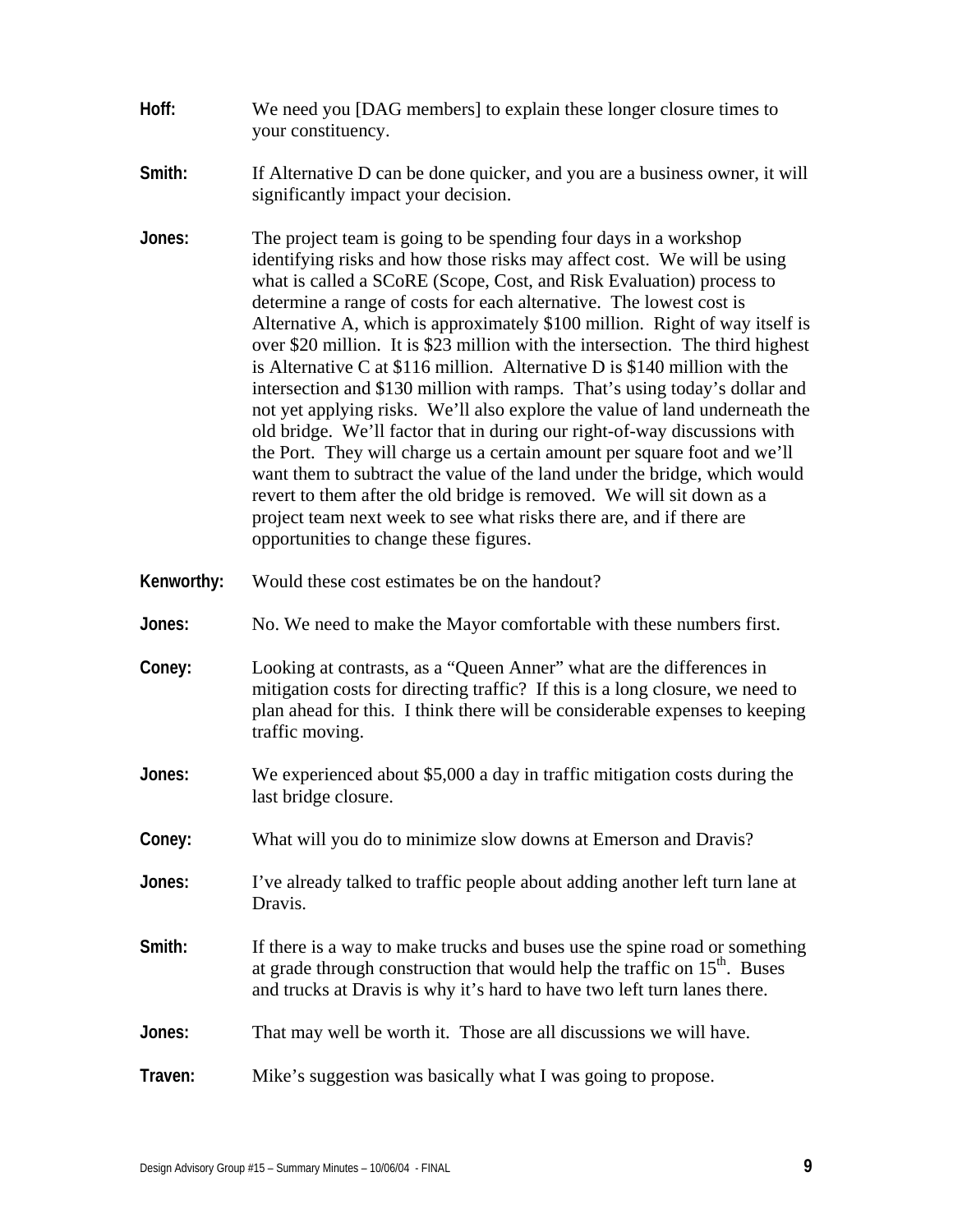| Hoff:      | Let's keep in mind that anything using a potential spine road would<br>require the Port to keep their gate open.                                                                                                        |
|------------|-------------------------------------------------------------------------------------------------------------------------------------------------------------------------------------------------------------------------|
| Burke:     | This project is so multi-dimensional. We can't just look at the bridge<br>alone. A lot depends on what happens with the Port.                                                                                           |
| Kenworthy: | I remember being very impressed when the bridge was shut down because<br>of earthquake damage. What was it that was done then to help them get<br>ahead of schedule?                                                    |
| Jones:     | The contractor realized he could work 24 hrs instead of 16 hrs a day.<br>There was a \$5,000 a day bonus for each day they finished early.                                                                              |
| Kenworthy: | I think that is something both Magnolia and Queen Anne business districts<br>would be very interested in. A lot of things involve balancing. Because it<br>is an industrial area there may be fewer noise restrictions. |
| Jones:     | We still got noise complaints at night.                                                                                                                                                                                 |
| Spiker:    | What about the impacts of the monorail? Is the time frame for construction<br>the same?                                                                                                                                 |
| Fletcher:  | The Monorail construction (2009) will be ahead of the bridge<br>construction. The Monorail will already be constructed when the new<br>Magnolia Bridge construction begins.                                             |
| Jones:     | We will go underneath the Monorail structure.                                                                                                                                                                           |
| Fletcher:  | There are other potential conflicts for monorail to work with (Viaduct,<br>$etc.$ ).                                                                                                                                    |
| Hoff:      | Did we miss anything that should be included on the handouts? Anything<br>other than a description of the ramps and some text listing how they can<br>obtain a full matrix on back?                                     |
| Burke:     | What about light and glare?                                                                                                                                                                                             |
| Jones:     | Alternative H was the biggest concern for that.                                                                                                                                                                         |
| Burke:     | We heard quite a bit about Alternative C pushing up under the green<br>belt—should this be a big concern?                                                                                                               |
| Hoff:      | There are more light impacts with the current structure. The hill will act<br>as a buffer.                                                                                                                              |
| Kenworthy: | It would be helpful to identify the project website on the handout for<br>people to get more information.                                                                                                               |